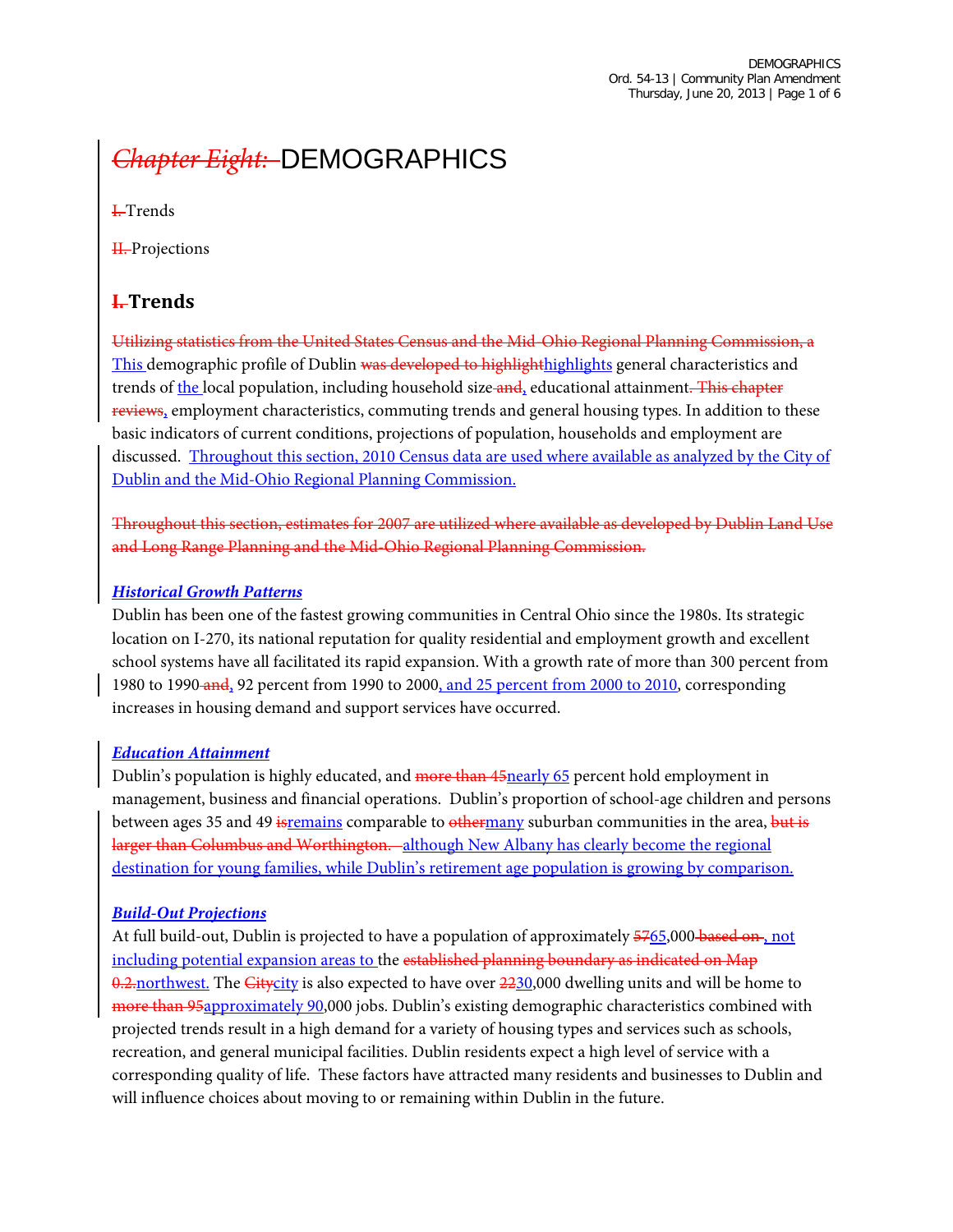#### *Regional Demographic Trends*

Demographics regarding for other comparable entities such as the City of Hilliard, the City of Worthington, the Village of New Albany and the Columbus Metropolitan Statistical Area (MSA) as shown in Table 8.1 the population growth table below provide a context for interpreting growth trends in Dublin. Hilliard and Worthington are Dublin's closest suburban neighbors along the I-270 outer beltouterbelt. Hilliard, to the south of Dublin, is a fast-growing municipality facing development pressures with substantial areas for expansion. Worthington, to the east of Dublin, is an example of an established, totally developed community. The Village of New Albany is a master planned residential community and employment center located 21 miles to the east of Dublin, and is an example of a rapidly growing, high quality community with development characteristics similar to Dublin. The Columbus Metropolitan Statistical Area is used to show regional comparisons. Additionally, Delaware County, in which a portion of Dublin is located, has experienced substantial growth over the past decade.

## **B. Population and Households**

Dublin's rapid growth has occurred primarily over the last 3540 years due to the availability of public water and sanitary services made possible in the early 1970s with the development of Muirfield Village. At that time, the Village of Dublin includedcomprised a population of less than 700 residents, and its subsequent growth is charted in Table 8.1. below from 1980 to 2010. In only a 10-year period, the population increased five-fold to over 3,800 people; but by the 1990 Census, Dublin's population rose by 350 percent to a total of 16,366, allowing Dublin to incorporate as a city after surpassing the minimum required 5,000 residents. Dublin's rapid expansion continued through the 1990s, expanding through the 2000 Census to 31,392 residents, and to 39,245 residents in the 2010 Census. By 2012, the Mid-Ohio Regional Planning Commission estimated Dublin's population at 42,038.

On average, Dublin has grown by approximately 800 over 1,000 persons per year over the last 2530 years. Between 2000 and 2010, Dublin's population grew by 25 percent. In comparison, between 1990 and 2000, Hilliard grew by  $\frac{10514}{100}$  percent, New Albany expanded by  $\frac{12991}{100}$  percent, and the Columbus MSA increased slightly by  $1420$  percent. In contrast, Worthington's population decreased slightly during this period.

Estimates of population change between 2000 and 2005 indicate that growth in Dublin and the region is slowing, and a variety of estimates are available for population. The recent U.S. Census derived a 2005 population estimate of 34,964 for Dublin. The Mid-Ohio Regional Planning Commission created a 2006 estimate for Dublin of 38,909, and a 2007 estimate of 40,163.

The rate of household growth in Dublin slowed from 12 times the regional average in 1990, to five times the regional average in 2000, to a little over twice the regional average in 2010. In 1990, Dublin had 5,533 households. This increased by 102 percent in 2000, to 11,165 households., and by 34 percent in 2010, to 14,984 households . By 2012, Dublin was home to an estimated 15,085 households.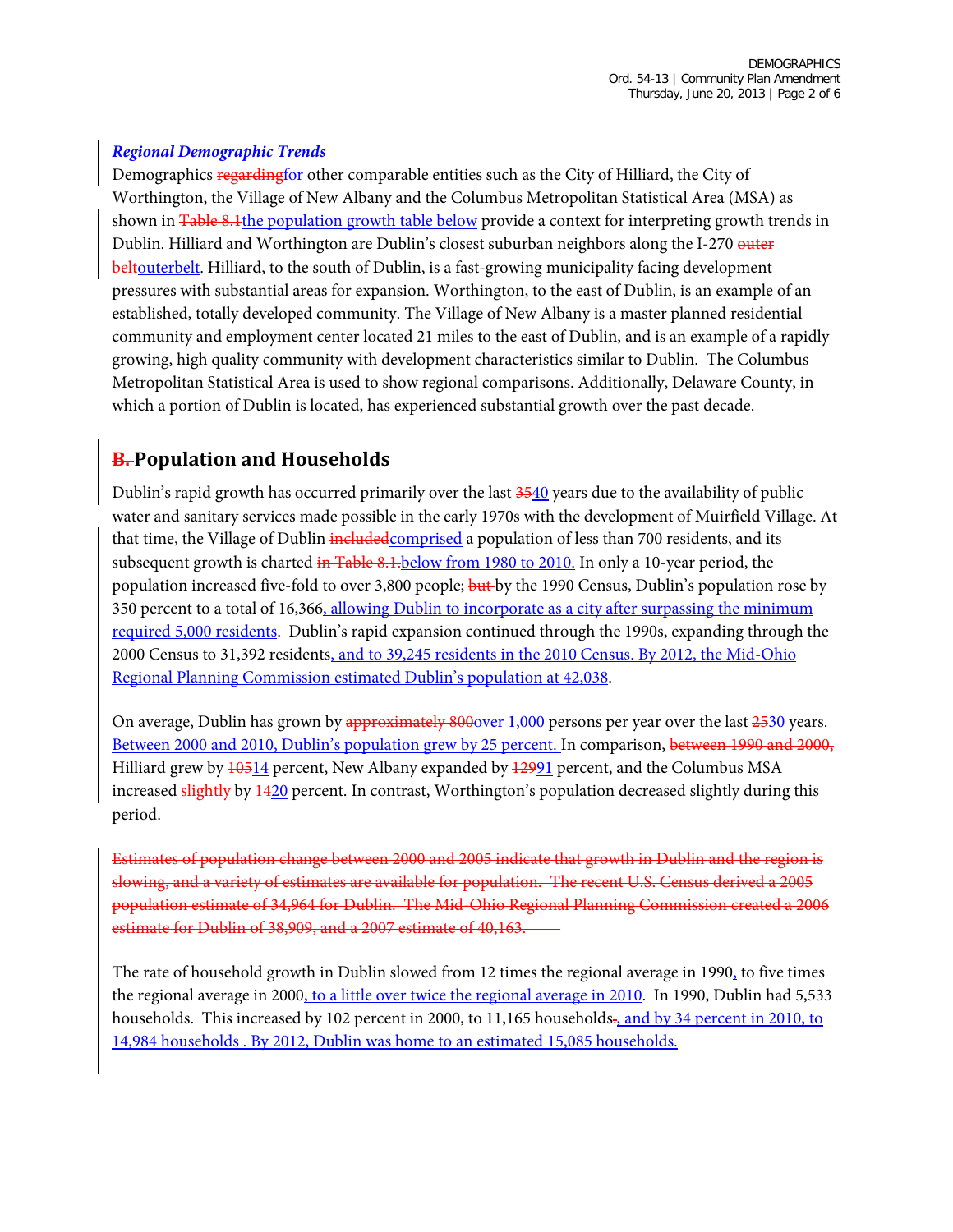The size of the Dublin median household, in contrast, changed from 2.96 persons per household in 1990 to 2.81 in 2000 (a five percent decrease). The total decline in household size from 1980 to 2000 equalledequaled 11 percent. All four communities evaluated show declining From 2000 to 2010, average household size, consistent with the current national trend. However, both decreased an additional 2 percent, reaching 2.74 persons per household. Dublin and, Hilliard and New Albany each have larger households than the Columbus MSA. However, relative changes in household size have varied significantly since the year 2000. Dublin is the only community of the four evaluated to have a decrease, Hilliard showed no change, and Worthington had a slight increase in household size. By contrast, New Albany's household size increased dramatically during this period, by 11 percent over year 2000 levels.

## **C. Education Attainment**

The 20002010 Census indicates that 9798.3 percent of Dublin residents aged 25 years and older are high school graduates, a slight decrease1 percent increase from 19902000. This level of educational attainment is somewhat higher than the rates for of each of the comparison communities. However, the rates for these other communities have increased since 1990. Table 8.4community except for New Albany. The table below shows the percentage of high school graduates in 1990, 2000, and 2000. Table 8.4 also shows2010, as well as rates of college graduation. Dublin and had a 70.8 percent graduation rate in 2010, approximately 6 percent above Worthington have comparable rates of college graduation, withand approximately 7 percent below New Albany-close behind. The types of jobs held by most Dublin residents are indicative of the need for a college education.

# **D. Jobs and Employment**

Table 8.5 compares unemployment Unemployment rates for 1990, 2000 and 20002010 are shown in the table below. Low unemployment rates are indicated for all four comparative areas, with the lowest unemployment experienced in New Albany and HilliardDublin.

The majority of Dublin's working population consists of managers and professionals. In 2000, almost 602010, nearly 64 percent held managerial, professional, and related jobs, an increase of four percent from 19902000. Dublin was only exceeded by New Albany in this category, by New Albany (which has a similar workforce profile), with 61approximately 70 percent of its workforce in managerial and professional positions. Computer, sales and administrative support occupations accounted for an additional 2824 percent of Dublin's workforce. The Village; this was a decrease from 2000, due in part to an increase in the number of New Albany has a similar workforce profile. See Figure 8.2.construction, production and transportation-related jobs.

## **E. Commuting Patterns**

Dublin has a highly active and mobile suburban population. Serving as a major employer to the Central Ohio region, the *City'scity's* daily population increases substantially as workers travel to Dublin's major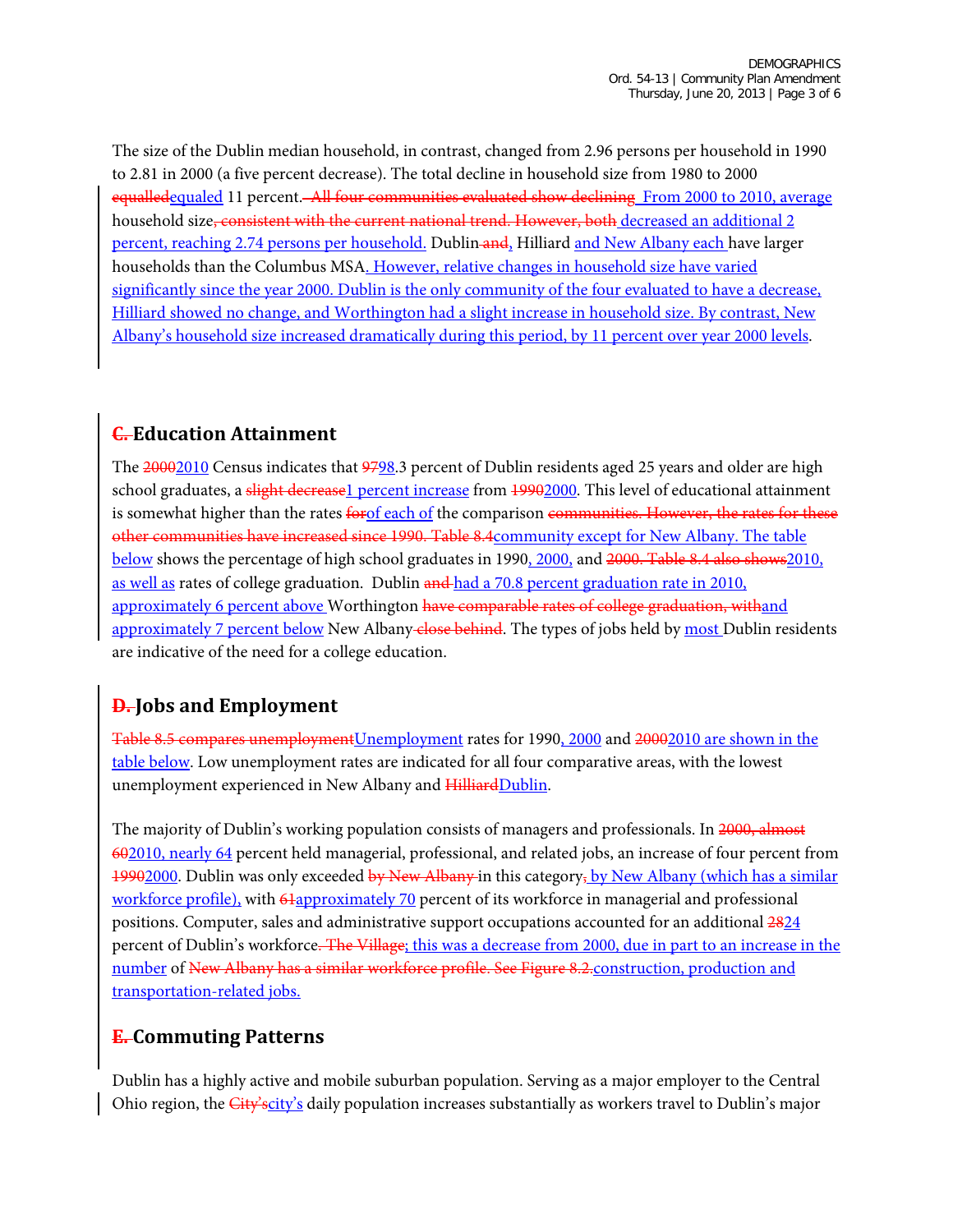employment locations. Estimates place the daytime population of Dublin at approximately 65,000 people, indicating a significant need for transportation infrastructure and daily services. Likewise, Dublin is home to a significant population of highly educated professionals who travel to other employment centers throughout the region such as downtown Columbus. Traveling to and from work, as well as a variety of other activities, the typical Dublin family is estimated by some accounts to make a total of 13 daily trips per household, compared to 11 for other comparable suburbs.

As indicated in Table 8.6, more The region is highly dependent upon the automobile. More than 8986 percent of Dublin's residents drive to work alone. This rate is slightly higher, but similar to single commuter rates in other comparable suburbs and relatively higher than the overall rate of 82 percent for the Columbus MSA. The region is highly dependent upon the automobile. While 2.31.6 percent of working residents within the MSA useduse public transit, Dublin's percentage of transit use is less than one percent. Given the City's lowercity's predominately low density development patterns, transit options are currently limited to routes connecting Dublin's largest employers. As additional jobs are created within the Gitycity, and development densities start to increase in strategic areas such as the Bridge Street District, the need to more effectively provide transportation alternatives for Dublin's major employment corridors  $\frac{maywill}{}$ become increasingly important while also more viable due to higher potential ridership rates.

As an automobile commuting region, travel times throughout Central Ohio generally range between  $\frac{2021}{20}$ and 2623 minutes as shown in Table 8.6. Commuting times for Dublin residents range from under five minutes to over 90 minutes, with an average travel time of  $\frac{2423}{100}$  minutes. With an estimated  $\frac{15,80217,599}{1000}$ employed Dublin residents age 16 years and over in 20002010, approximately 7483 percent work outside of the City. A majority (47city. Approximately 41 percent) are employed in Columbus, while 1855 percent work elsewhere within the Columbus MSA. Approximately nineLess than three percent commute outside the region. Likewise, of Of the total number of jobs within the City of Dublincity, less than ten percent are actually filled by Dublin residents. These figures further highlight the substantial level of commuting into and out of the *Citycity* and the regional relationships between housing and employment.

#### **F. Age**

The age composition of a community provides a basis for evaluating current and future service needs. As shown in Figure 8.3below, a majority of Dublin's population is concentrated in both school-age children and adults between 3440 and 4954. This reflects the predominantly single-family character of Dublin today that isbut also a shift toward a growing middle-aged population, coupled with a much lower component of college-age residents. Between 2000 and 2010, young age groups (0-14) decreased as a percentage of the city's total population. At the same time, there were substantial decreases in adult age groups between 30 and 49, with even larger increases in the population aged 50 and older.

The higher proportion of families with children increases theis still high for Dublin, with corresponding demand for schools, recreation facilities and other services such as childcare today. Given the significant component of adults age 3540 to 4954, however, Dublin's population will continue to age similarly to regional and national trends. As the Dublin population ages, there will be an increased shift in need for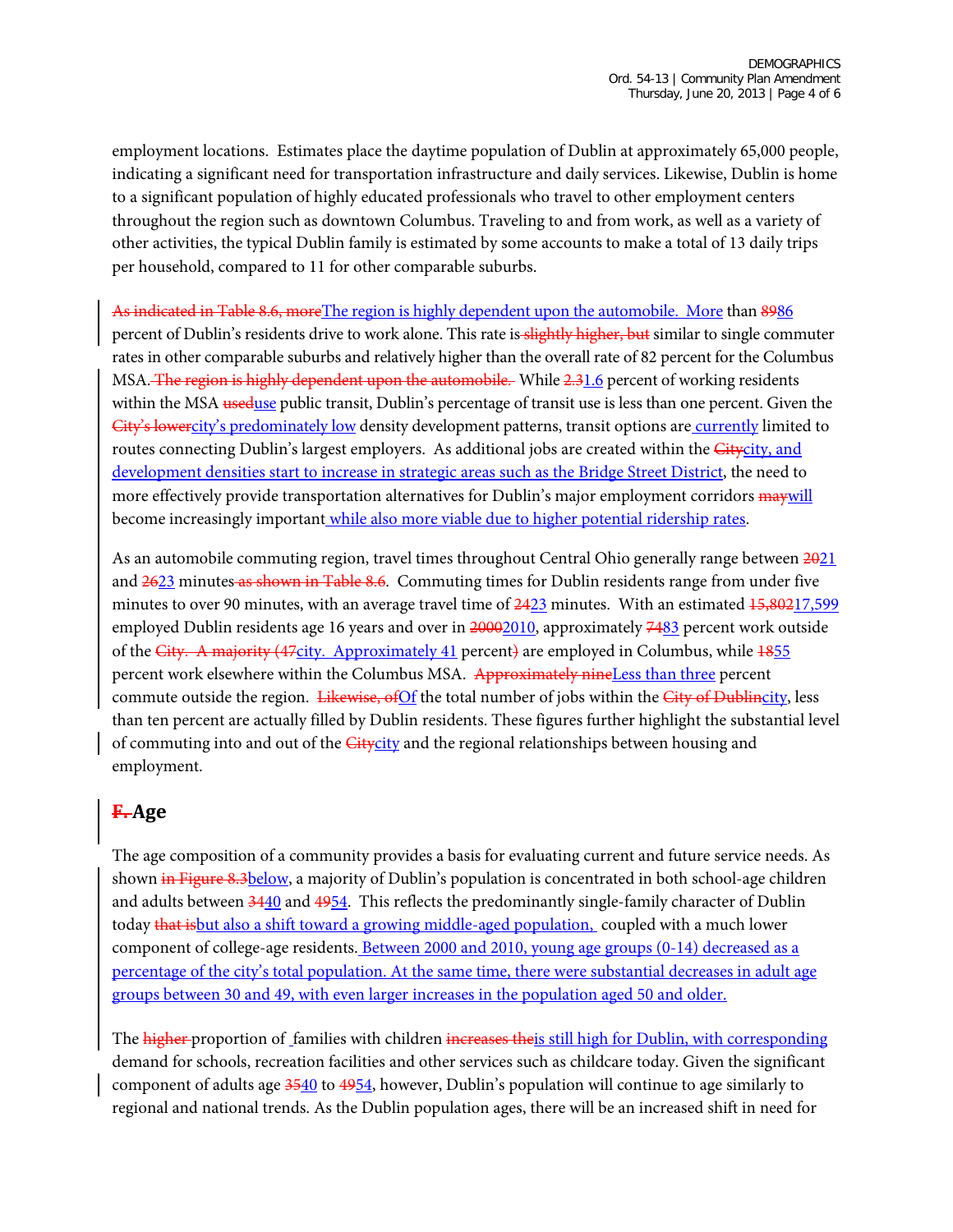senior recreation activities, medical facilities and alternative housing. These trends have significant implications for Dublin's existing single family housing stock, as described below.

## **G. Housing Units**

As shown in Table 8.7, Dublin had nearly 12,03815,779 housing units in 20002010, and over 7179 percent of those were owner-occupied. <del>Local calculations have found this number as high as 78 percent, and the</del> national average is 68.9 percent for owner occupancy. The estimated number of housing units within Dublin as of December 2006 was 14,636. This represents a 21 percent increase over the six-year period. In addition, Dublin's renter-occupied units increased by 1,533 between 1990 and 2000, a 144 percent increasetotaled 3,122. In comparison, Hilliard and the Columbus MSA have higher rates of renteroccupied housing, and lower rates of owner-occupied housing, while Worthington and New Albany are more reflective of Dublin's ownership patterns. Table 8.7 shows the number and occupancy status of housing units in 2000.

II. These ownership patterns correspond closely with the types of housing available in the city. Sixty-eight percent of Dublin's total housing units are single family detached homes, with an additional 15 percent comprised of single family attached housing products. The remaining 18 percent is comprised of a small number of two-family homes (less than 1 percent) and multiple family units. As Dublin's population continues to age, the demand for attached and multiple family product types is likely to increase. At the same time, large portions of Dublin's vast single family housing stock are approaching forty years of age and will require additional maintenance and investments to remain competitive in the housing market. Efforts to attract and retain a younger workforce will also generate demand for alternative housing types, but will also provide an opportunity to build future demand for the city's traditional housing stock as those workers start families and seek more space. It will be important for the City to continually monitor the status of its older neighborhoods and homes to ensure their continued success. See Land Use Objective 6 for more information.

## **Projections**

Projections of housing, employment and population growth are based upon a comparison of existing residential and nonresidential development relative to the future land use expectations and established densities of the Land Use Plan. Inventories and estimates of existing land uses and densities were utilized are used as base values for projecting development to a horizon year of 2030. 'build-out' condition. Information used to analyze population include the 20002010 U.S. Census, MORPC population estimates, City of Dublin building permit information and 2007 GIS data from the Auditors of Franklin, Delaware, and Union Counties. Build-out projections wereare conducted by assuming residential and nonresidential densities for each land use classification shown on the Future Land Use Map (page 65) and as indicated in the **associated** land use definitions on pages 66-69.. Average household sizes for owneroccupied and rental units as indicated by the 2000 Census are projected to decrease slightly in the future;